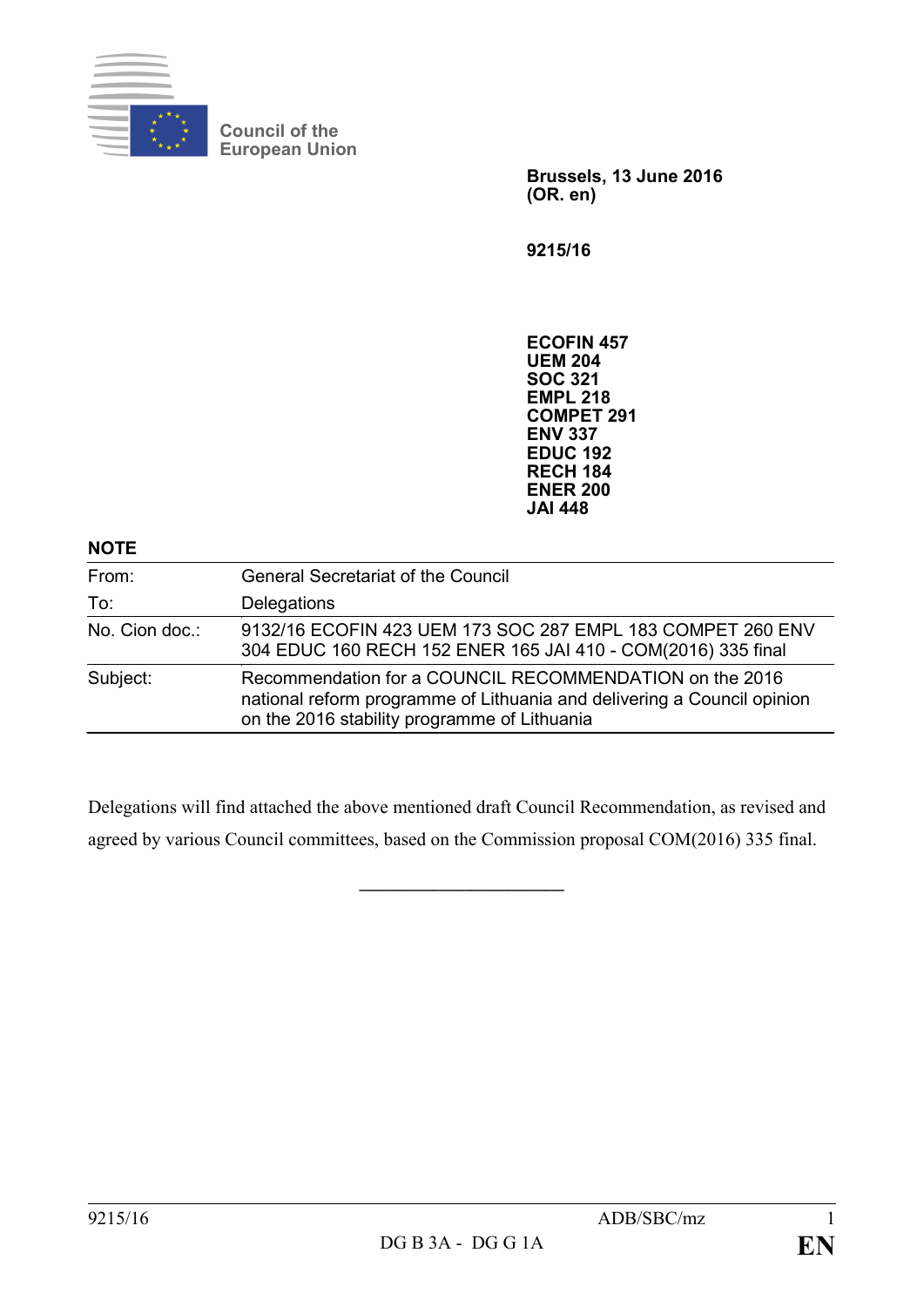## **COUNCIL RECOMMENDATION**

## **of…**

## **on the 2016 National Reform Programme of Lithuania and delivering a Council opinion on the 2016 Stability Programme of Lithuania**

## THE COUNCIL OF THE EUROPEAN UNION,

Having regard to the Treaty on the Functioning of the European Union, and in particular Articles 121(2) and 148(4) thereof,

Having regard to Council Regulation (EC) No 1466/97 of 7 July 1997 on the strengthening of the surveillance of budgetary positions and the surveillance and coordination of economic policies<sup>[1](#page-1-0)</sup>, and in particular Article 5(2) thereof,

Having regard to the recommendation of the European Commission,

Having regard to the resolutions of the European Parliament,

Having regard to the conclusions of the European Council,

Having regard to the opinion of the Employment Committee,

Having regard to the opinion of the Economic and Financial Committee,

Having regard to the opinion of the Social Protection Committee,

Having regard to the opinion of the Economic Policy Committee,

<span id="page-1-0"></span>**<sup>1</sup>** OJ L 209, 2.8.1997, p. 1.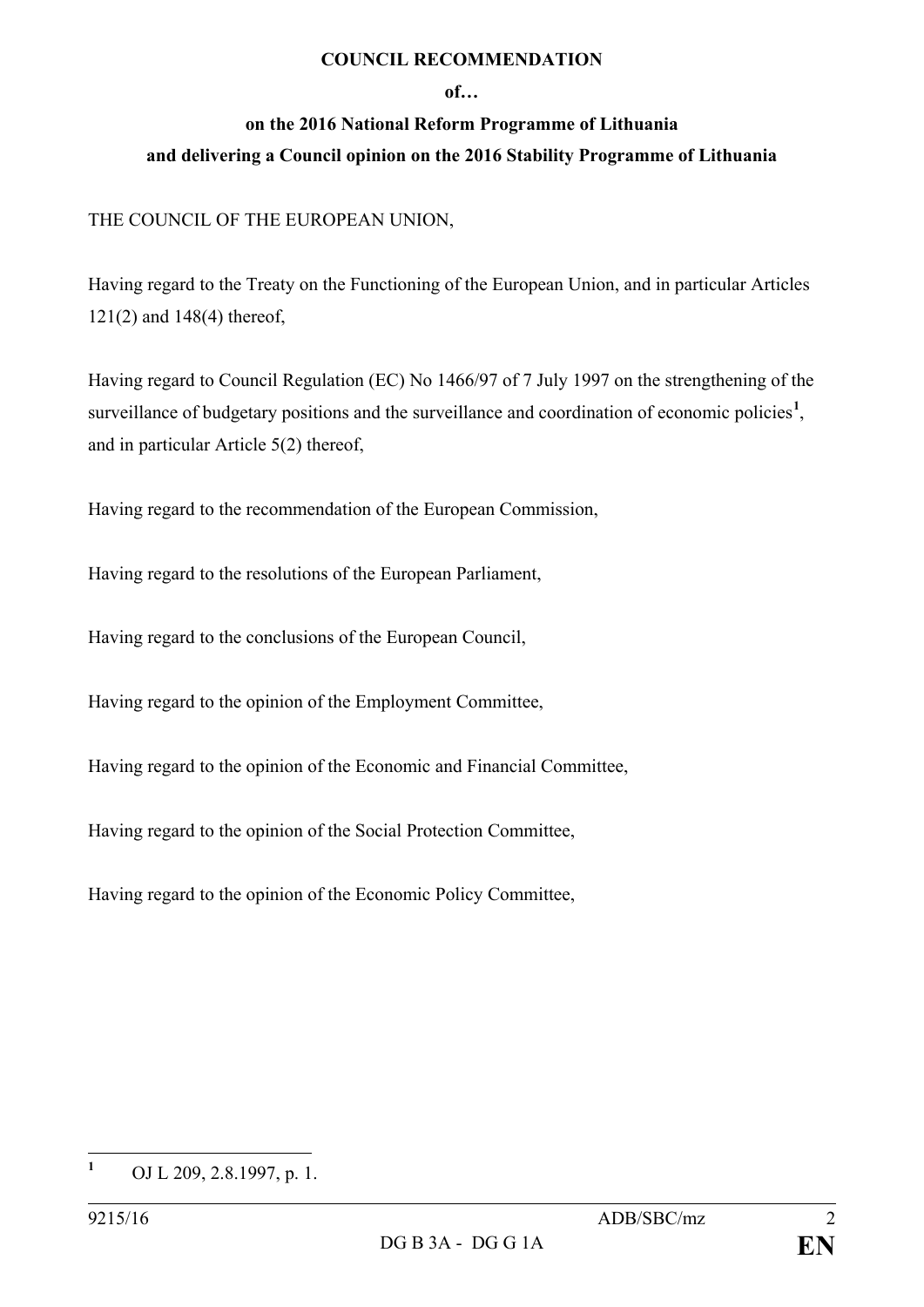Whereas:

- (1) On 26 November 2015, the Commission adopted the Annual Growth Survey, marking the start of the 2016 European Semester for economic policy coordination. The priorities of the Annual Growth Survey were endorsed by the European Council on 17-18 March 2016. On 26 November 2015, on the basis of Regulation (EU) No 1176/2011 of the European Parliament and of the Council**[2](#page-2-0)** , the Commission adopted the Alert Mechanism Report, in which it did not identify Lithuania as one of the Member States for which an in-depth review would be carried out. On the same day, the Commission also adopted a recommendation for a Council Recommendation on the economic policy of the euro area. That Recommendation was endorsed by the European Council on 18-19 February 2016 and adopted by the Council on 8 March 2016<sup>[3](#page-2-1)</sup>. As a country whose currency is the euro and in view of the close interlinkages between the economies in the economic and monetary union, Lithuania should ensure the full and timely implementation of the Recommendation.
- (2) The country report for Lithuania was published on 26 February 2016. The report assessed Lithuania's progress in addressing the country-specific recommendations adopted on 14 July 2015 and Lithuania's progress towards its national Europe 2020 targets.
- (3) On 29 April 2016, Lithuania submitted its 2016 National Reform Programme and its 2016 Stability Programme. In order to take account of their interlinkages, the two programmes have been assessed at the same time.

<span id="page-2-0"></span>**<sup>2</sup>** Regulation (EU) No 1176/2011 of the European Parliament and of the Council of 16 November 2011 on the prevention and correction of macroeconomic imbalances (OJ L 306, 23.11.2011, p. 25).

<span id="page-2-1"></span>**<sup>3</sup>** OJ C 96, 11.3.2016, p. 1.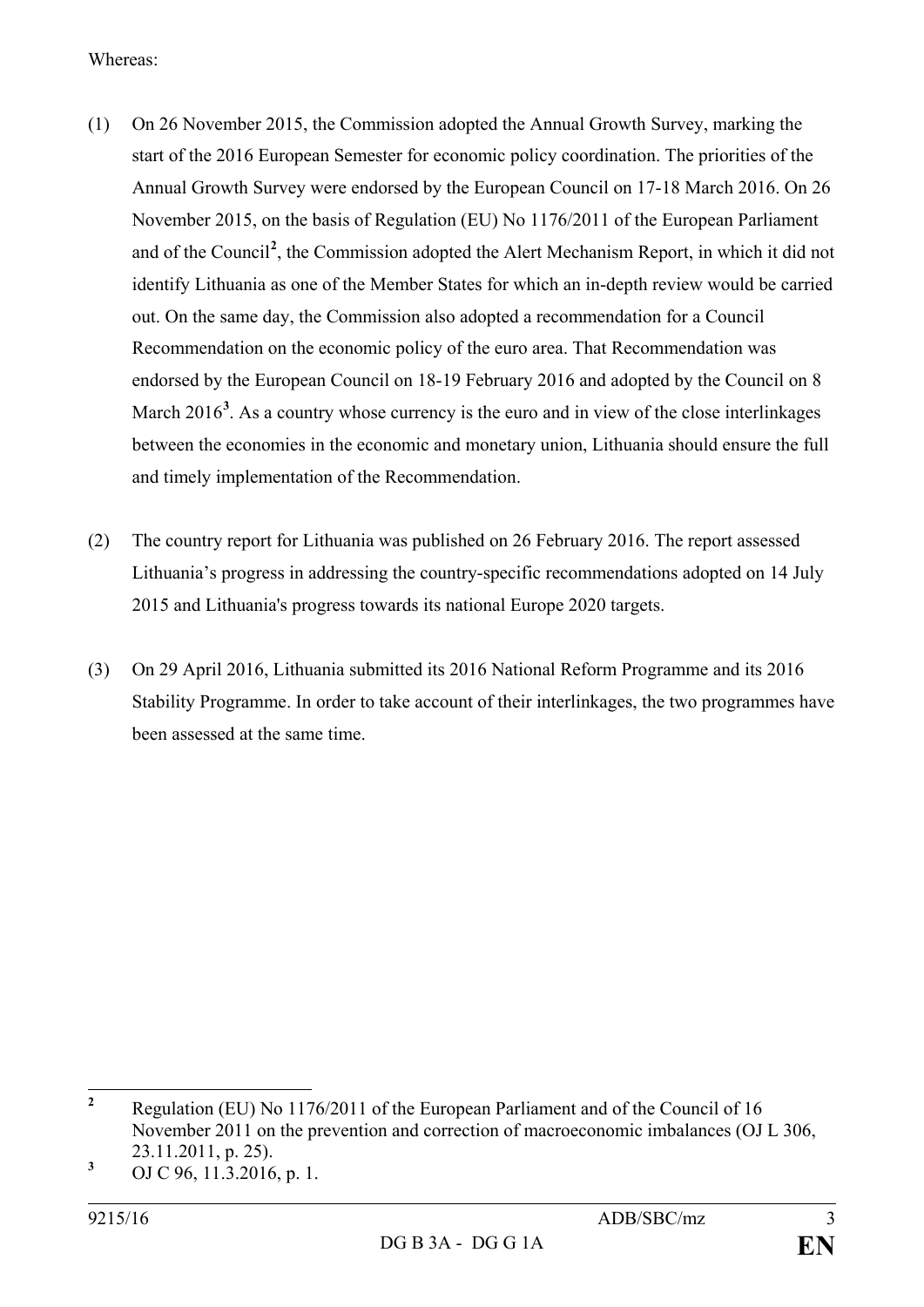- (4) Relevant country-specific recommendations have been addressed in the programming of the European Structural and Investment Funds for the 2014-2020 period. As foreseen in Article 23 of Regulation (EU) No 1303/2013 of the European Parliament and of the Council**[4](#page-3-0)** , where it is necessary to support the implementation of relevant Council recommendations, the Commission may request a Member State to review and propose amendments to its Partnership Agreement and relevant programmes. The Commission has provided further details on how it would make use of this provision in guidelines on the application of the measures linking the effectiveness of the European Structural and Investment Funds to sound economic governance.
- (5) In its 2016 Stability Programme, Lithuania has requested a temporary deviation of 0,6 % of GDP from the required adjustment path towards *.*the medium-term objective in 2017, to take account of major structural reforms with a positive impact on the long-term sustainability of public finances. However, pending a final agreement, uncertainty on the set of reform measures as well as their implementation remains. Thus, while Lithuania has sufficient fiscal space to benefit from a temporary deviation, it does not appear to fulfil the eligibility criterion related to the implementation of the reform to avail itself of the structural reform clause. Moreover, it is currently not possible to assess the plausibility of the impact of the reform estimated by the Government. Therefore, the impact of these reforms has not yet been reflected in the required adjustment towards the medium-term budgetary objective for 2017.

<span id="page-3-0"></span>**<sup>4</sup>** Regulation (EU) No 1303/2013 of the European Parliament and of the Council of 17 December 2013 laying down common provisions on the European Regional Development Fund, the European Social Fund, the Cohesion Fund, the European Agricultural Fund for Rural Development and the European Maritime and Fisheries Fund and laying down general provisions on the European Regional Development Fund, the European Social Fund, the Cohesion Fund and the European Maritime and Fisheries Fund and repealing Council Regulation (EC) No 1083/2006 (OJ L 347, 20.12.2013, p. 320).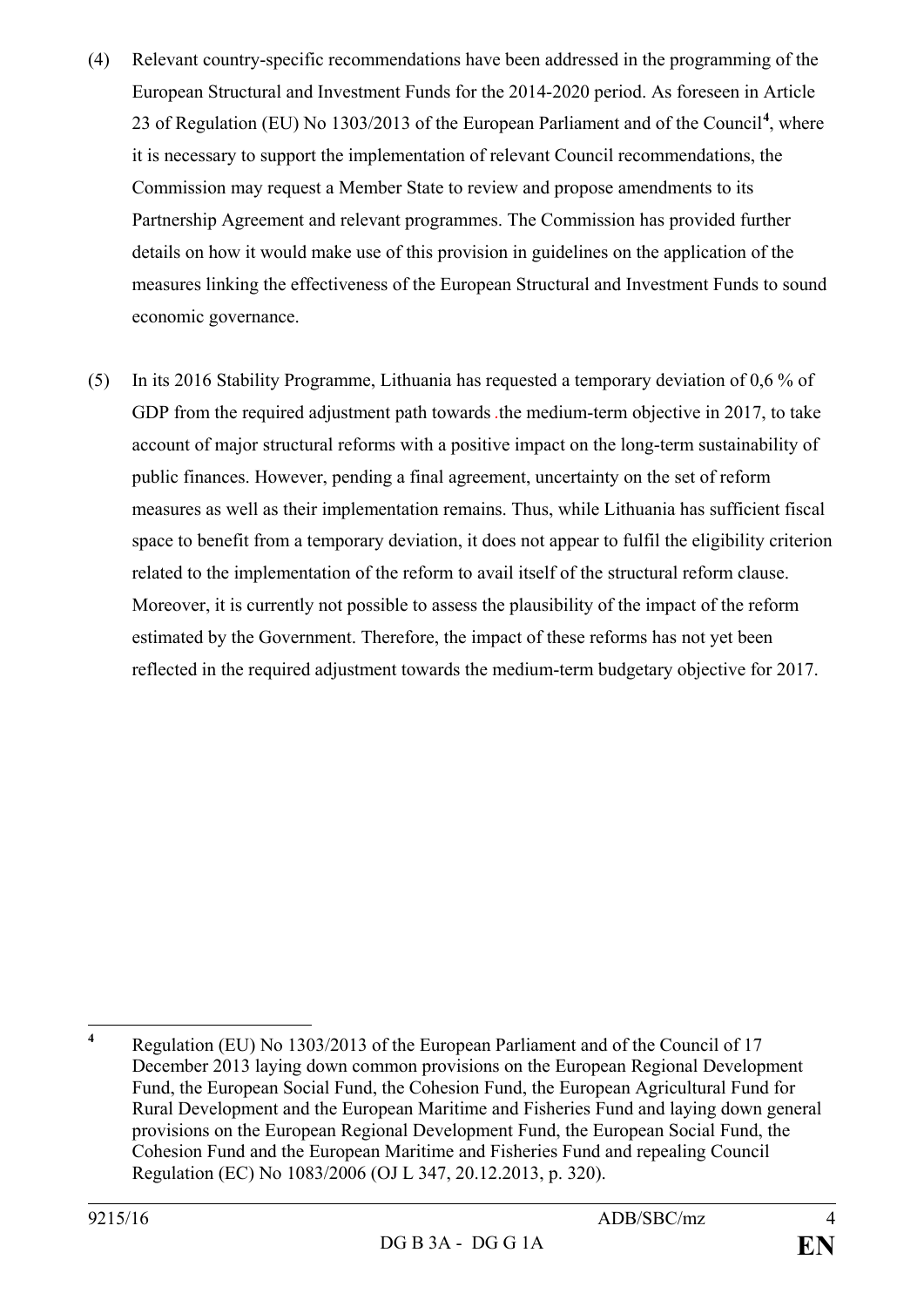- (6) Lithuania is currently under the preventive arm of the Stability and Growth Pact. In its 2016 stability programme, the government plans an improvement of the headline balance from a deficit of 0,8 % of GDP in 2016 to a surplus of 0,9 % of GDP in 2019. The (recalculated<sup>[5](#page-4-0)</sup>) structural balance is set to stay above the medium-term budgetary objective — a deficit of 1 % of GDP in structural terms — in 2016 and thereafter. The adjustment path incorporates the systemic pension reform in 2016 but does not reflect the planned structural reform in 2017. According to the Stability Programme, the government debt-to-GDP ratio is expected to fall from 39,9 % of GDP in 2016 to 35,7 % in 2019. The macroeconomic scenario underpinning these budgetary projections is plausible. The measures needed to support the planned deficit targets from 2018 onwards have not been sufficiently specified yet. Based on the Commission 2016 spring forecast, the structural balance is forecast to be at -1,2 % of GDP in 2016, which can be considered as close to the medium-term budgetary objective, and at - 0,8 % of GDP in 2017, above the medium-term budgetary objective. Based on its assessment of the Stability Programme and taking into account the Commission 2016 spring forecast Lithuania is expected to comply with the provisions of the Stability and Growth Pact.
- (7) A fall in the working age population, caused by ageing, poor health outcomes and significant net emigration may harm Lithuania's growth potential and ultimately its future convergence path, while putting at risk the sustainability of its pension and long-term care systems. A cumulative loss of 35 % of the working age population is estimated by 2030. If that trend is not reversed, it will jeopardise the availability of suitable labour resources, the sustainability of long-term economic growth and social security systems, in particular the pension system.

<span id="page-4-0"></span>**<sup>5</sup>** The structural balance as recalculated by the Commission based on the information in the stability programme, following the commonly agreed methodology.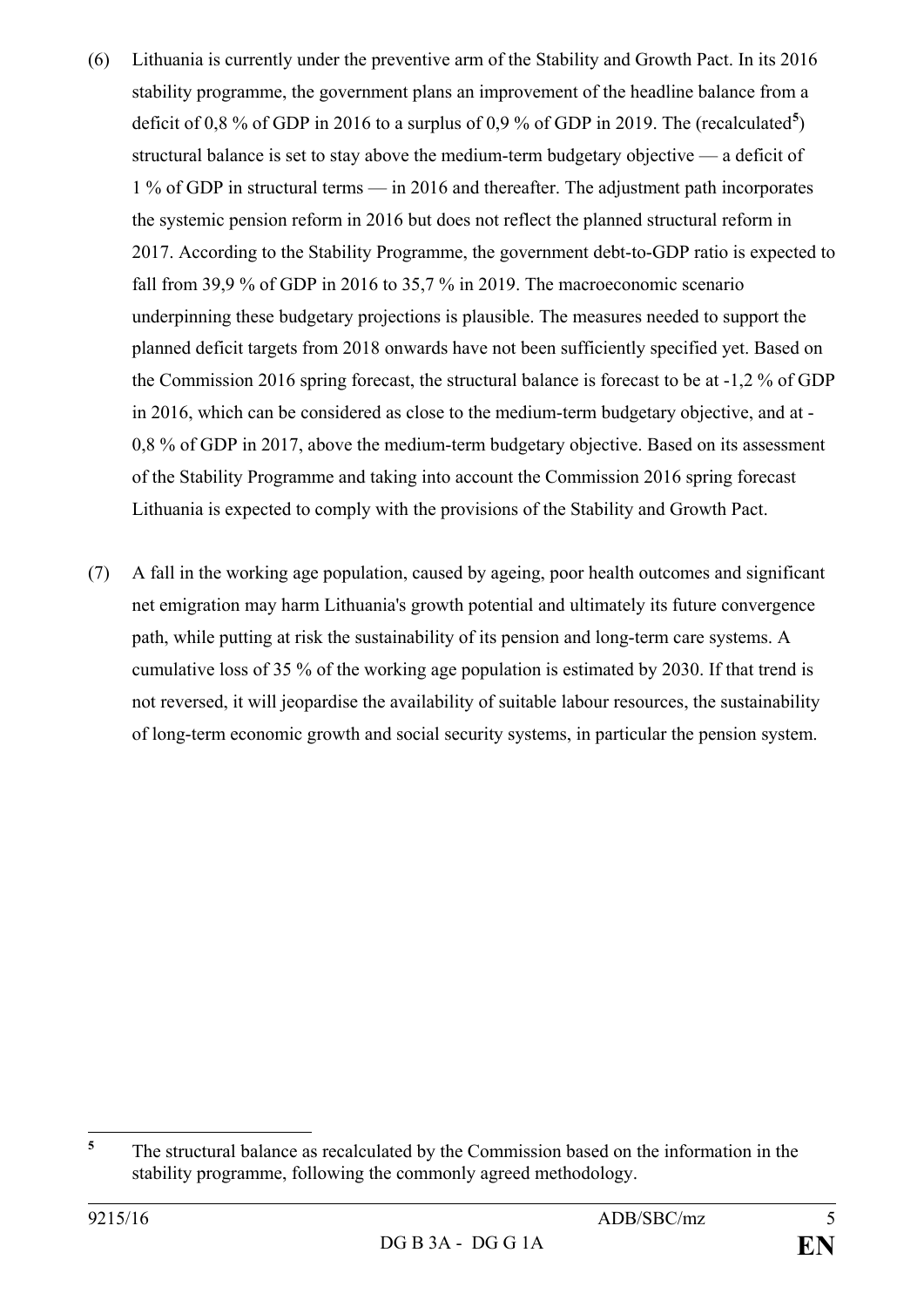- (8) Ongoing demographic trends underscore the need for a comprehensive pension reform in Lithuania that addresses the medium-term sustainability and adequacy risks of the current pension system. The level of poverty among the elderly in Lithuania is among the highest in the Union. However, at present there is no indexation mechanism in place for publicly provided pensions and spending on social insurance pensions is relatively low. The Parliament has not yet adopted the draft law proposed by the Government to introduce an indexation mechanism, link the retirement age to changes in life expectancy after 2026 and improve the way the basic part of the social insurance pension is financed.
- (9) In Lithuania, health outcomes are among the poorest in the European Union. In particular, the mortality rate of the population aged between 20 to 64 years of age is the highest in the Union, having an important impact on the potential available workforce and labour productivity. Weaknesses in the health system include too much reliance on in-patient care and low expenditure on prevention and public health. There is a need to address the negative demographic trend.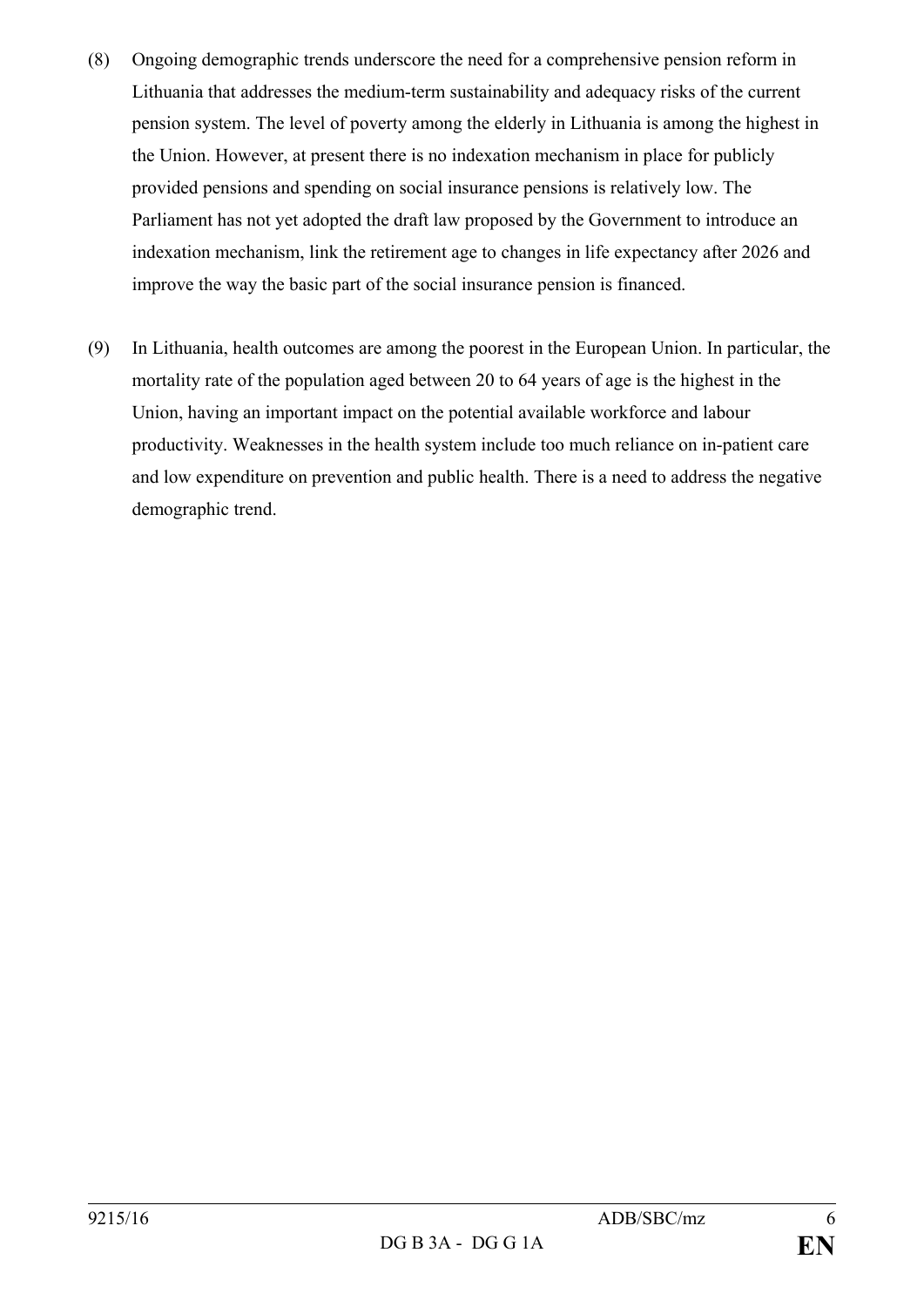- (10) It is important that Lithuania strengthens investment in human capital to counteract some of the negative effects of its shrinking working age population and support Lithuania's transition towards a higher value-added economy. Although educational attainment has increased, the proportion of pupils with insufficient basic skills is high. Efforts should be pursued to ensure high quality teaching, which is crucial to tackling underachievement and educational shortcomings. Furthermore, there are weaknesses in the quality of teaching in higher education and its ability to foster innovation. The persistently low level of participation in adult learning is undermining efforts to improve the quality of human capital and increase productivity. There are signs of emerging skills shortages in certain sectors of the economy. Those skills shortages are expected to become more acute in the future. Strong wage growth and a slowdown in productivity growth may weaken cost-competitiveness. It is therefore important to improve the labour market relevance of education, streamline the structure and funding of the educational system, develop life-long learning and improve the targeting and effectiveness of active labour market policies. Lithuania has taken steps to improve its active labour market measures and other services to support job seekers, but there is still scope to improve targeting for specific groups, in particular the very long-term unemployed and those lacking necessary skills. Spending on effective labour market policy measures remains limited and social safety nets in Lithuania are weak. Around 27 % of Lithuania's population is at risk of poverty or social exclusion and income inequality is among the highest in the Union. The Government plans to improve the coverage and adequacy of unemployment and social assistance benefits, but the relevant legislation has still not been adopted.
- (11) A comprehensive revision of the Labour Code and the social model is under discussion in the Parliament. The intention is to increase the flexibility of labour market relations and provide more security, but the relevant legislation still needs to be adopted. The involvement of social partners in the implementation of the reform and more extensive social dialogue are important.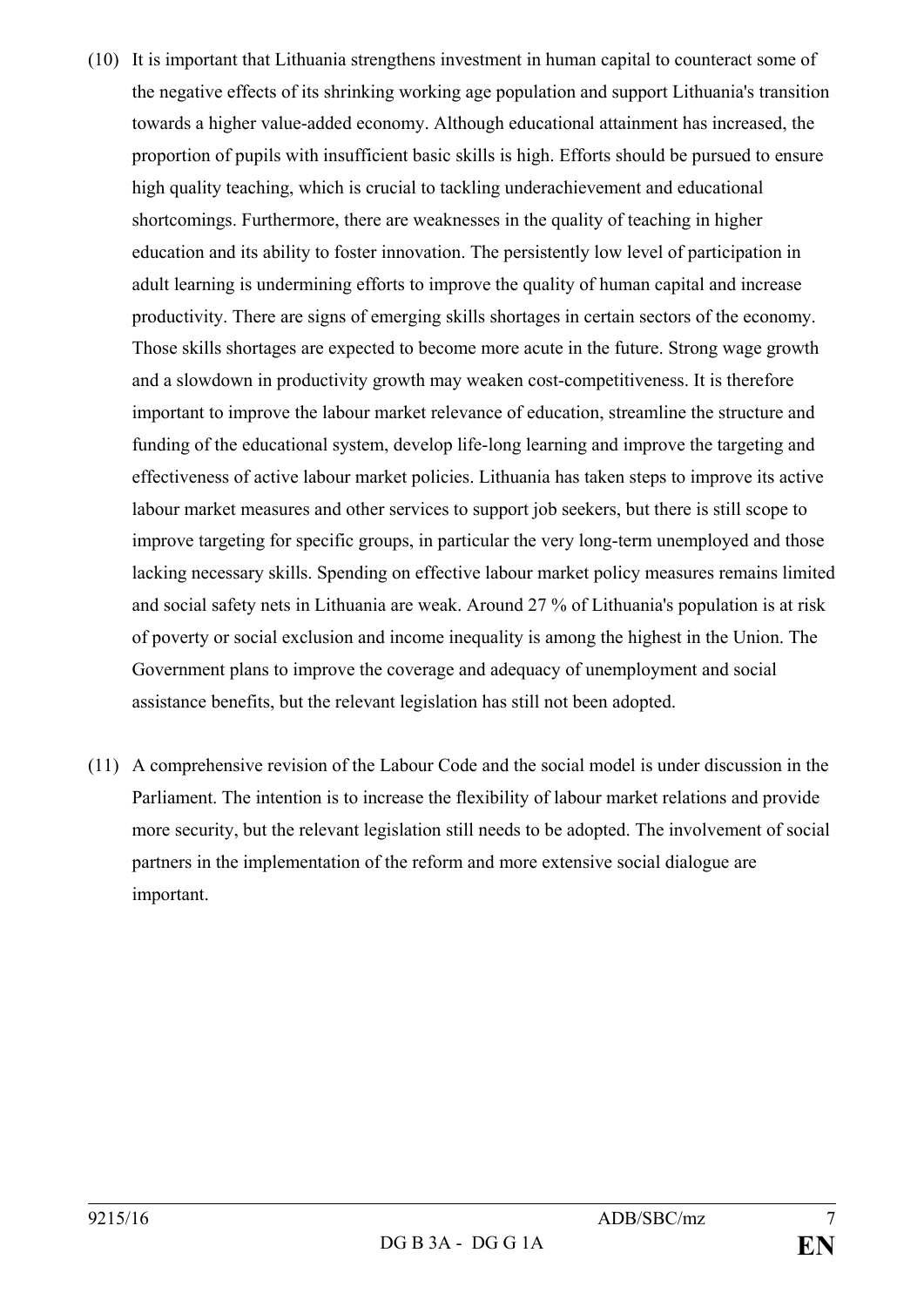- (12) Investment has recovered slowly since the onset of the economic crisis and will be supported by EU structural and investment funds in the coming years. Nevertheless, the adoption and absorption of new technology has not spread across the economy and innovation is low, hampering productivity growth. Private investment in research and innovation has also been low, perhaps due to the insufficiency of incentives for business research and innovation and public-private cooperation. Strengthening private investment could mitigate the risks relating to the dependency of Lithuania's public investment in research and innovation on EU structural and investment funds. The tertiary education system shows weaknesses in quality and innovation outcomes, with limited levels of cooperation with foreign universities and research centres. The research and innovation system is fragmented and characterised by overlaps and duplication. This prevents Lithuania from reaching the critical mass of reseach and development capacity needed to increase innovative knowledge. Incentives for innovation and cooperation between academia and business need to be increased, inter alia by developing and investing in human capital, which could increase the level of technology transfers to the real economy. Improving the limited capacity of Lithuanian companies to absorb external knowledge and apply it to commercial ends would raise the level of innovation.
- (13) In the context of the European Semester, the Commission has carried out a comprehensive analysis of Lithuania's economic policy and published it in the 2016 country report. It has also assessed the Stability Programme and the National Reform Programme and the follow-up given to the recommendations addressed to Lithuania in previous years. It has taken into account not only their relevance for sustainable fiscal and socio-economic policy in Lithuania but also their compliance with EU rules and guidance, given the need to strengthen the the EU's overall economic governance by providing EU level input into future national decisions. The recommendations under the European Semester are reflected in recommendations (1) to (3) below.
- (14) In the light of this assessment, the Council has examined the Stability Programme and its opinion**[6](#page-7-0)** is reflected in particular in recommendation (1) below.

<span id="page-7-0"></span>**<sup>6</sup>** Under Article 5(2) of Regulation (EC) No 1466/97.